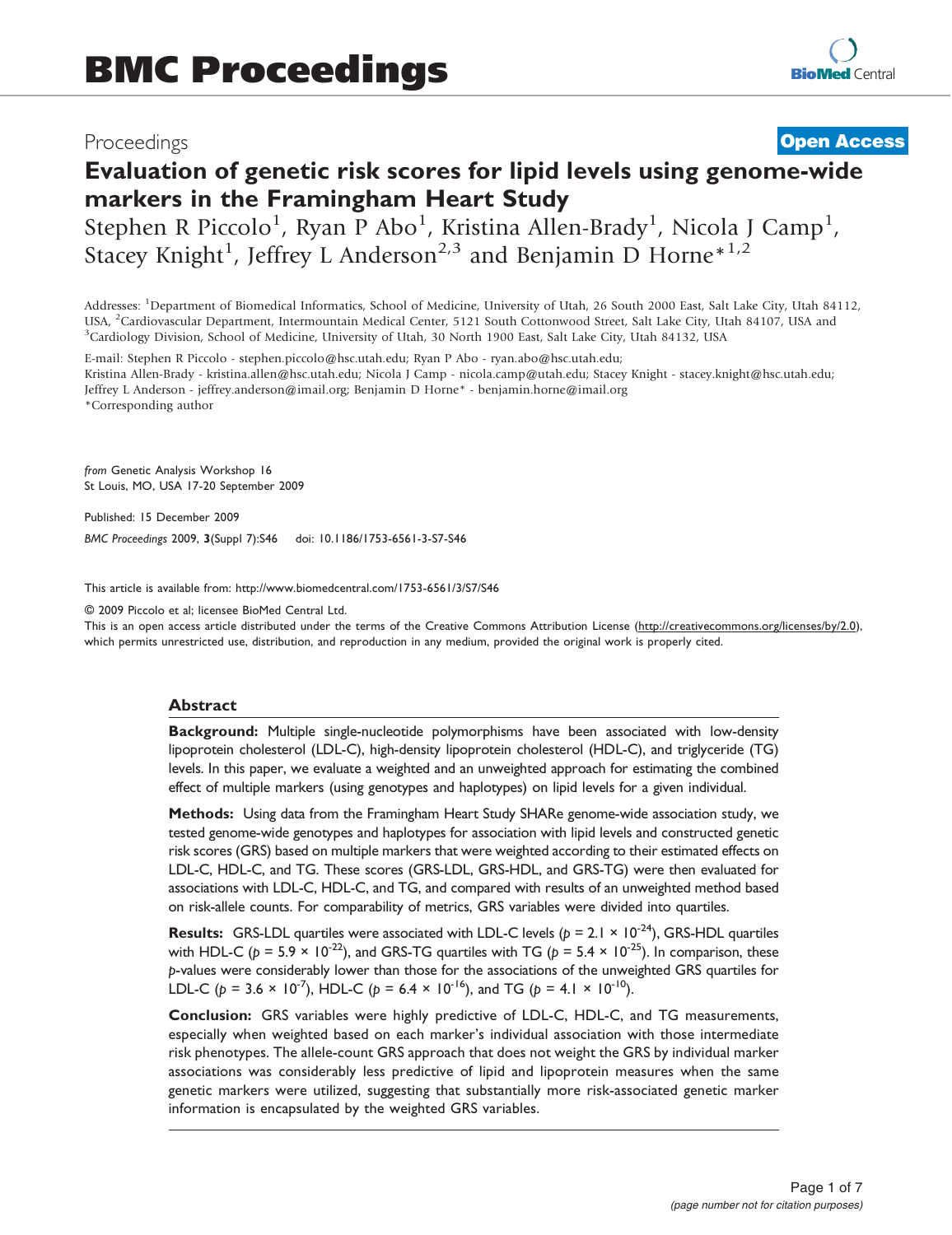## **Background**

Low-density lipoprotein cholesterol (LDL-C), high-density lipoprotein cholesterol (HDL-C), and triglycerides (TG) are accepted risk predictors for coronary artery disease (CAD) [[1](#page-6-0),[2](#page-6-0)]. Recently published genome-wide association studies reported novel loci for LDL-C, HDL-C, and TG, while also confirming several previously described loci [[3](#page-6-0)-[5](#page-6-0)]. Those studies replicate each other for many of the loci; however, it is unclear how the combined effect of these markers for a given patient should be estimated most effectively.

The genetic risk score (GRS) model is an approach for evaluating multiple related markers simultaneously in association testing for clinical phenotypes such as lipid levels. A recent publication reported an unweighted, integer-based GRS calculated as the sum of risk alleles associated with LDL-C and HDL-C [[6](#page-6-0)]. We previously introduced the concept of aggregating polygenic information in a GRS weighted by the estimated effect of each marker on intermediate risk phenotypes [[7](#page-6-0)]. For this investigation, we hypothesized that the weighted GRS approach would be more powerful than an integer-based GRS because it accounts for variability in the effect of each marker on the phenotype and thus may better represent the complex physiology that drives changes in lipid and lipoprotein levels.

Risk scores proposed thus far, including our own, are based on modelling the contributions of multiple, individual single-nucleotide polymorphisms (SNPs). We hypothesized that haplotypes also are relevant for identifying association evidence and that such biologically relevant markers are overlooked in single-marker analyses. Hence, we also performed haplotype-based association testing in regions where individual SNPs were below the threshold for genome-wide significance and included these markers in GRS models.

Using markers that individually were associated with lipid/lipoprotein levels, we constructed weighted and unweighted GRS metrics for individuals in the Framingham Heart Study and estimated the ability of each composite measure to predict lipid levels.

## Methods

## GAW16 data from Framingham Heart Study

For this analysis, SNP data from the Genetic Analysis Workshop 16 (GAW16) Problem 2 (real phenotype data) were utilized. These data arose from the Framingham Heart Study SHARe genome-wide association study that evaluated DNA markers for a large subset of the Framingham Heart Study participants using the Affymetrix GeneChip® Human Mapping 500 k Array Set. The data were hosted by and acquired through the NIH dbGAP tool. This investigation was in compliance with the Data Use Agreement required for access to this data set as well as with the requirements of the University of Utah's Institutional Review Board.

## Clinical data elements

The Framingham data set contained phenotypes for 373 individuals from the original cohort, 2,760 from the offspring cohort, and 3,997 from the third generation. Data elements for each participant were selected from the first available study exam for which total cholesterol, HDL-C, and TG levels were available. Because LDL-C measurements were not provided, values were estimated for each participant using the equation:

 $LDL-C = Total Cholesterol - HDL-C - (0.2 \cdot TG)$ .

Of the 7,130 participants, 397 were excluded because of missing measurements for cholesterol, HDL-C, or TG at all available study visits.

## Association testing

A genome-wide analysis was undertaken to test association of genotypes and haplotypes with LDL-C, HDL-C, and TG. Before this, an additional 322 individuals were excluded because they reported medication use for the treatment of dyslipidemia. Quality control also screened out SNPs and participants with <98% genotyping success and SNPs not in Hardy-Weinberg equilibrium ( $p \lt 0.001$ ). After filtering these individuals, 6,411 remained for association testing.

Genotypes were tested for association with each phenotype using two randomly assigned (on a per-individual basis) subsets of the study population–one with  $n =$ 3,847 participants (60% of total population) and another with  $n = 2,564$  participants (40% of total population). The purpose of dividing the data was to select markers that could reach significance (though not necessarily at a genome-wide level) in two samples. We performed a quantitative association test using the PLINK software [[8](#page-6-0)] with default configuration settings and a significance level of  $p < 0.001$ . SNPs identified in this step were carried forward for use in the GRS models.

Haplotypes were constructed and tested for association with each phenotype. The PLINK software [[8](#page-6-0)] was used on the full data set to identify SNPs that obtained a p-value between  $10^{-2}$  and  $10^{-4}$ . We chose this threshold range with the goal of identifying SNPs that did not reach genome-wide significance alone but that would be substantially more significant as part of a haplotype. The regions containing these SNPs were ranked using a scoring metric that increased according to the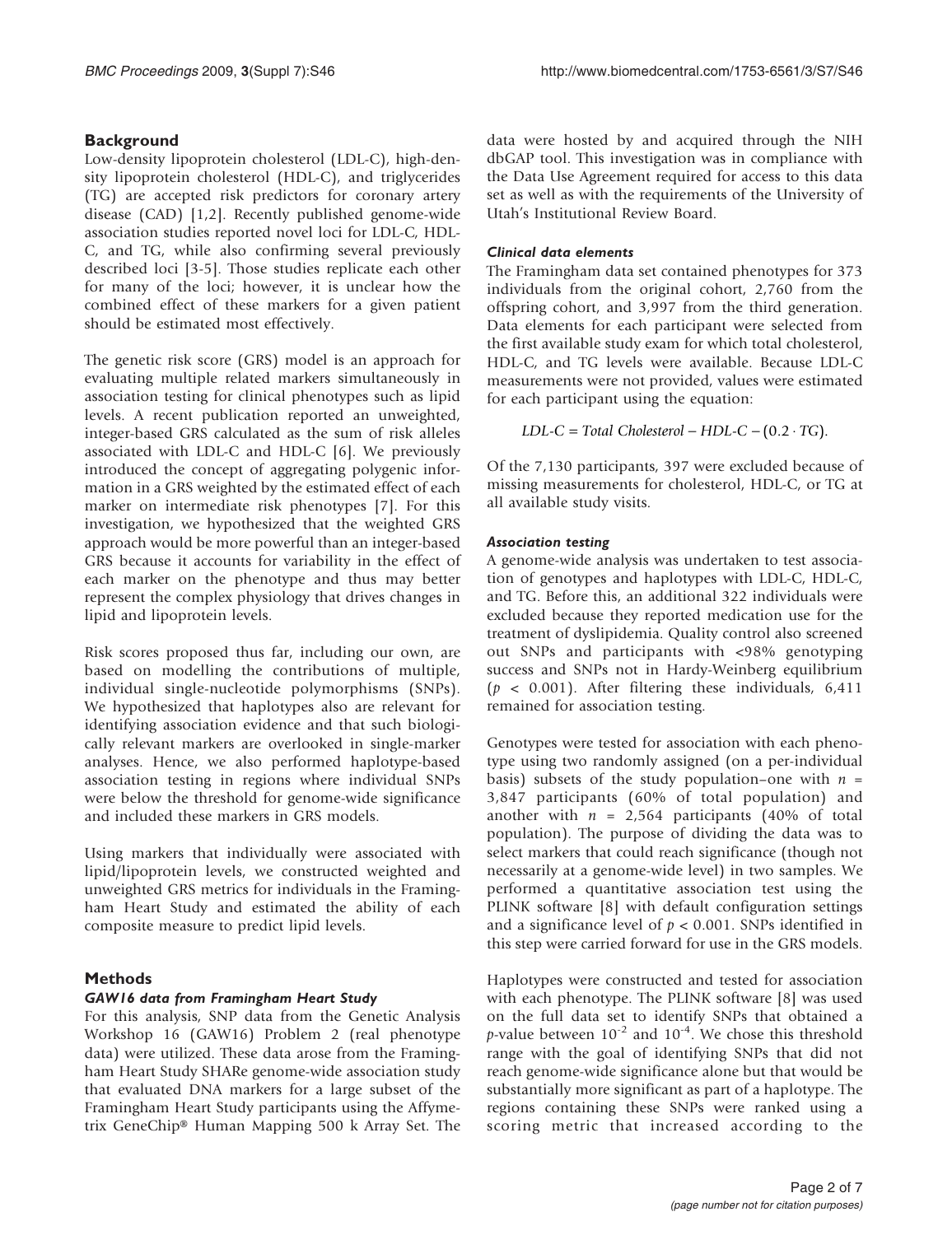significance level of nearby SNPs  $(<10^{-2} = +1, <10^{-3} = +2,$ or  $< 10^{-4}$  = +3). After identification of an initial SNP with a p-value between  $10^{-2}$  and  $10^{-4}$ , the score for that region was increased until 15 nearby SNPs failed to reach at least a significance level of  $10^{-2}$ . Haplotype analyses were then pursued in the top ten scoring regions (which spanned  $\sim$ 25 kilobases and contained  $\sim$ 7 SNP markers). The haplotype analyses were performed using hapConstructor [[9\]](#page-6-0), which uses a forward-backward search algorithm to construct haplotypes and test for association. Its haplotype-mining technique starts with single SNPs and builds up haplotypes SNP-by-SNP, searching for the most significant haplotype across multiple models (dominant, recessive, and additive). The SNP sets considered need not be contiguous. It then uses a difference-of-means test statistic to test for haplotype associations and assesses significance via a Monte Carlo approach (500,000 null simulations maximum). The two most significant haplotypes for each phenotype were used in the GRS models. The full data set was used for identifying haplotypes due to the lack of a straightforward approach for combining results from two data subsets.

#### Weighted GRS

GRS variables for each phenotype were calculated separately for each participant (in the full data set), including those on anti-dyslipidemia medications. TG levels were natural-log transformed. The estimated effect size for each genotype selected from the association analysis described above was calculated as the mean (median for TG) difference in lipid levels between those with the wild-type variant and those homozygote for the rare variant (effect =  $0$  for heterozygotes). For each marker, wild-type, heterozygote, and homozygote recessive genotype carriers received a score of -1, 0, or -1, respectively, multiplied by the marker's estimated effect size. These scores were summed into a GRS for each participant.

Due to the approximately continuous distribution of the weighted GRS values, these variables were divided into quartiles of similar sample size for the purposes of comparing association statistics with those computed for the unweighted GRS variable and to present the data in a clinically relevant framework in which thresholds are used for decision-making. Linear mixed models [[10\]](#page-6-0) were used to test for association of GRS variables with LDL-C, HDL-C, and TG, with family membership included in each model as a random-effects variable to adjust for pedigree membership. Multivariate analysis of variance was also used to simultaneously model the association of GRS-LDL, GRS-HDL, and GRS-TG with the dependent variables LDL-C, HDL-C, and TG to compute coefficients of determination that were comparable to the unweighted GRS.

#### Unweighted GRS

The unweighted, risk-allele based GRS method [\[6\]](#page-6-0) is calculated for each participant as the sum of risk allele counts across each marker that predicts LDL-C, HDL-C, or TG. This unweighted GRS was composed using the same markers as the weighted analysis and was evaluated on the same data set of participants. Any marker associated with multiple lipid/lipoprotein phenotypes was included only once in the summation. A value of 0, 1, or 2 was assigned to each SNP based on carriage of the same number of copies of the risk allele. These values were then summed for each participant and divided into quartiles for comparative purposes. Association of this GRS with LDL-C, HDL-C, and TG was performed as above using a linear mixed model and coefficients of determination calculated using multivariate analysis of variance.

### **Results**

#### Marker selection

For LDL-C, six SNPs reached  $p < 0.001$  in both data subsets ([Table 1](#page-3-0)). SNPs associated with HDL-C at  $p \le 0.001$  in both subsets included 11 SNPs on chromosome 8p21 that defined two haplotypes in the region 3' to the LPL gene. A single SNP in each of these haplotypes was sufficient to explain >90% of the haplotypic variance, and thus represented the haplotype in the GRS. Nine SNPs had  $p < 0.001$  in both subsets for TG. Of these SNPs, rs599839 had the strongest individual association with any phenotype (LDL-C), obtaining a *p*-value of  $9.5 \times 10^{-13}$  in the first data subset and  $2.2 \times 10^{-16}$  in the entire data set.

For all three phenotypes, a number of regions existed where haplotype associations were an order of magnitude more significant than any single SNP in the region. For HDL-C, seven haplotypes achieved  $p < 10^{-4}$ , and one haplotype attained a *p*-value of 8.0  $\times$  10<sup>-6</sup>. For LDL-C, two haplotypes reached  $p < 10^{-4}$ . For TG, two haplotypes reached  $p \le 6.0 \times 10^{-4}$ . For the latter two phenotypes, no haplotype attained a *p*-value less than  $10^{-5}$ . The results for the top two haplotypes associated with each phenotype are listed in [Table 2.](#page-3-0)

#### GRS association

[Table 3](#page-4-0) shows the results of testing for association between the weighted GRS and lipid/lipoprotein levels. The GRS for each phenotype was associated far more strongly than the association that was observed for the phenotype with any individual marker (compare with [Table 1\)](#page-3-0). Some weak cross-association was seen for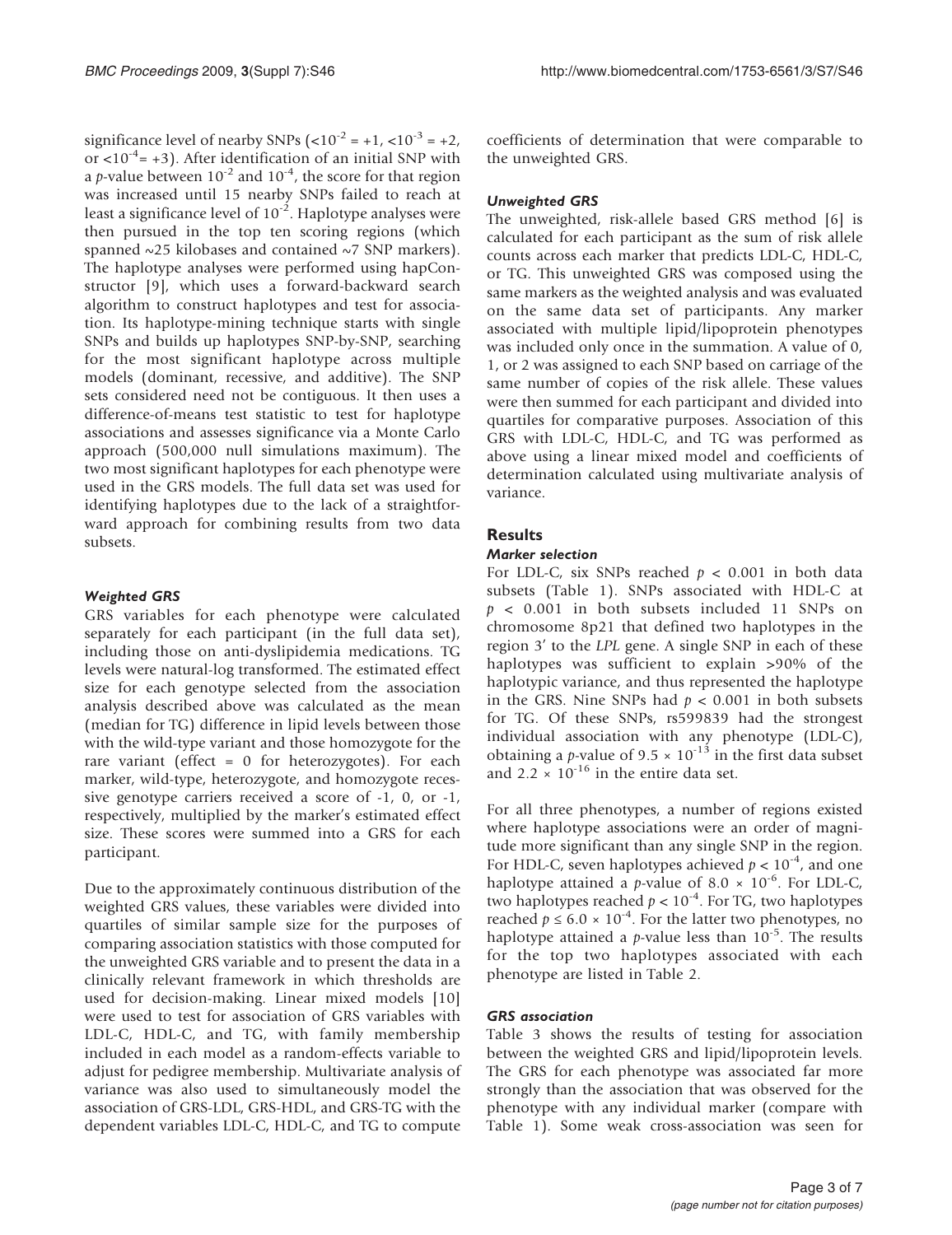|                     |              |                         |                       | p-Value              |                       |                           |  |
|---------------------|--------------|-------------------------|-----------------------|----------------------|-----------------------|---------------------------|--|
| Gene                | <b>SNP</b>   | Chr                     | Subset I              | Subset 2             | Overall               | Effect size $(mg/dL)^{a}$ |  |
| LDL-C               |              |                         |                       |                      |                       |                           |  |
| PSRCI <sup>b</sup>  | rs599839     | lp13                    | $9.5 \times 10^{-13}$ | $1.6 \times 10^{-6}$ | $2.2 \times 10^{-16}$ | $-16.7$                   |  |
| CELSR2 <sup>b</sup> | rs4970834    | lp13                    | $5.6 \times 10^{-7}$  | $6.8 \times 10^{-5}$ | $1.1 \times 10^{-9}$  | $-10.3$                   |  |
| PSMA5               | rs17586966   | lp13                    | $1.8 \times 10^{-5}$  | $3.6 \times 10^{-4}$ | $2.8 \times 10^{-7}$  | $-8.8$                    |  |
| <b>MTPN</b>         | rs1365360    | 7q33                    | $4.2 \times 10^{-4}$  | $7.8 \times 10^{-4}$ | $1.4 \times 10^{-6}$  | 7.7                       |  |
| DCDCI/5             | rs158584     | $I$ <sub>Ip</sub> $I$ 4 | $2.7 \times 10^{-4}$  | $5.3 \times 10^{-4}$ | $2.3 \times 10^{-7}$  | 7.1                       |  |
| <b>RORA</b>         | rs782918     | 15q22                   | $3.2 \times 10^{-4}$  | $6.3 \times 10^{-4}$ | $3.1 \times 10^{-7}$  | $-9.8$                    |  |
| HDL-C               |              |                         |                       |                      |                       |                           |  |
| LPL <sup>c</sup>    | rs17482753   | 8p21                    | $5.4 \times 10^{-10}$ | $9.2 \times 10^{-6}$ | $5.5 \times 10^{-13}$ | $  \cdot  $               |  |
| LPL                 | rs10503669   | 8p21                    | $1.1 \times 10^{-9}$  | $4.9 \times 10^{-6}$ | $2.5 \times 10^{-13}$ | 12.4                      |  |
| LPL                 | rs17410962   | 8p21                    | $7.4 \times 10^{-8}$  | $2.9 \times 10^{-5}$ | $6.9 \times 10^{-11}$ | 8.5                       |  |
| LPL                 | rs17489268   | 8p21                    | $1.1 \times 10^{-9}$  | $3.5 \times 10^{-6}$ | $6.6 \times 10^{-15}$ | 4.5                       |  |
| LPL                 | rs17411024   | 8p21                    | $4.6 \times 10^{-8}$  | $1.5 \times 10^{-5}$ | $1.6 \times 10^{-11}$ | 5.5                       |  |
| LPL                 | rs17411031   | 8p21                    | $2.1 \times 10^{-9}$  | $3.2 \times 10^{-6}$ | $1.3 \times 10^{-14}$ | 4.5                       |  |
| LPL                 | rs17411126   | 8p21                    | $3.3 \times 10^{-9}$  | $7.7 \times 10^{-6}$ | $6.1 \times 10^{-14}$ | 4.4                       |  |
| <b>LPL</b>          | rs765547     | 8p21                    | $4.3 \times 10^{-9}$  | $6.1 \times 10^{-6}$ | $4.6 \times 10^{-14}$ | 4.5                       |  |
| LPL                 | rs   1986942 | 8p21                    | $1.1 \times 10^{-6}$  | $4.0 \times 10^{-4}$ | $3.1 \times 10^{-9}$  | 3.6                       |  |
| LPL                 | rs1837842    | 8p21                    | $4.9 \times 10^{-9}$  | $1.8 \times 10^{-6}$ | $1.7 \times 10^{-14}$ | 4.6                       |  |
| LPL                 | rs1919484    | 8p21                    | $5.9 \times 10^{-9}$  | $2.7 \times 10^{-6}$ | $3.2 \times 10^{-14}$ | 4.6                       |  |
| CETP <sup>c</sup>   | rs9989419    | 16q13                   | $1.1 \times 10^{-4}$  | $4.6 \times 10^{-4}$ | $8.2 \times 10^{-7}$  | $-3.6$                    |  |
| LIPG <sup>b</sup>   | rs7240405    | 18q21                   | $1.0 \times 10^{-4}$  | $6.9 \times 10^{-4}$ | $5.3 \times 10^{-7}$  | $-3.6$                    |  |
| <b>LIPG</b>         | rs4939883    | 18q21                   | $2.9 \times 10^{-5}$  | $6.2 \times 10^{-4}$ | $1.7 \times 10^{-7}$  | $-3.6$                    |  |
| ACAA2 <sup>b</sup>  | rs6507945    | 18q21                   | $4.6 \times 10^{-4}$  | $1.0 \times 10^{-4}$ | $6.8 \times 10^{-7}$  | $-3$                      |  |
| Triglycerides       |              |                         |                       |                      |                       |                           |  |
| <b>SUMFI</b>        | rs317608     | 3 <sub>p</sub> 26       | $5.7 \times 10^{-4}$  | $1.4 \times 10^{-4}$ | $4.0 \times 10^{-7}$  | 26                        |  |
| <b>RASGEFIB</b>     | rs4382026    | 4q21                    | $6.3 \times 10^{-4}$  | $3.6 \times 10^{-5}$ | $5.3 \times 10^{-9}$  | 22                        |  |
| <b>BAZIB</b>        | rs2074755    | $7q$                    | $1.4 \times 10^{-5}$  | $2.0 \times 10^{-4}$ | $3.9 \times 10^{-10}$ | $-13$                     |  |
| LPL <sup>c</sup>    | rs17489268   | 8p21                    | $1.5 \times 10^{-6}$  | $1.6 \times 10^{-4}$ | $9.8 \times 10^{-12}$ | $-13$                     |  |
| LPL                 | rs17411031   | 8p21                    | $9.3 \times 10^{-7}$  | $1.6 \times 10^{-4}$ | $6.0 \times 10^{-12}$ | $-13$                     |  |
| LPL                 | rs17411126   | 8p21                    | $1.4 \times 10^{-6}$  | $2.0 \times 10^{-4}$ | $1.3 \times 10^{-11}$ | $-13$                     |  |
| LPL                 | rs765547     | 8p21                    | $3.6 \times 10^{-6}$  | $4.9 \times 10^{-4}$ | $6.9 \times 10^{-11}$ | $-13$                     |  |
| LPL                 | rs1837842    | 8p21                    | $4.8 \times 10^{-6}$  | $3.4 \times 10^{-4}$ | $7.1 \times 10^{-11}$ | $-13$                     |  |
| LPL                 | rs1919484    | 8p21                    | $1.7 \times 10^{-5}$  | $3.3 \times 10^{-4}$ | $3.6 \times 10^{-10}$ | $-12$                     |  |

#### <span id="page-3-0"></span>Table 1: SNPs associated with LDL-C, HDL-C, and TG in GWAS, with the gene that they are in or near

<sup>a</sup>Effect sizes given here are the difference in the mean (TG: median) between the homozygote recessive genotype and homozygote wild-type.<br><sup>b</sup>Soe Kathiresan et al. [5] <sup>b</sup>See Kathiresan et al. [\[5\]](#page-6-0).

<sup>c</sup>See Purcell et al. [\[8\]](#page-6-0).

|  | Table 2: The two most significant haplotypes <sup>a</sup> for each phenotype |  |  |
|--|------------------------------------------------------------------------------|--|--|
|--|------------------------------------------------------------------------------|--|--|

| <b>Phenotype</b> | Chr | <b>SNPs</b>                            | <b>Haplotype</b> | Model    | b-Value                       | Effect size <sup>b</sup> |
|------------------|-----|----------------------------------------|------------------|----------|-------------------------------|--------------------------|
| HDL-C            |     | rs922556, rs10070979                   | $1-2$            | Dominant | $8.0 \times 10^{-6}$          | $-16.1$ mg/dL            |
| HDL-C            |     | rs2724721, rs384828                    | $2 - 2$          | Dominant | 5.1 $\times$ 10 <sup>-4</sup> | $-1.9$ mg/dL             |
| LDL-C            | 6   | rs316024, rs576075, rs614564, rs533452 | $2 - 1 - 1 - 1$  | Dominant | $5.3 \times 10^{-5}$          | $3.4 \text{ mg/dL}$      |
| LDL-C            |     | rs4947934, rs4947936                   | $2 - 1$          | Additive | $6.0 \times 10^{-5}$          | $16.4$ mg/dL             |
| TG               |     | rs7645357, rs4685635                   | $2 - 2$          | Additive | $5.0 \times 10^{-4}$          | $-9.0$ mg/dL             |
| TG               | 10  | rs603269, rs475945                     | $2 - 2$          | Additive | $6.0 \times 10^{-4}$          | $3.0$ mg/dL              |

<sup>a</sup>SNPs with  $p \le 10^{-2}$  and  $p > 10^{-4}$  were used to construct haplotypes and associations were tested in hapConstructor [\[9\]](#page-6-0). <sup>b</sup>Mean (TG: median) difference for listed haplotype vs. most common haplotype.

GRS-LDL with HDL-C and TG, for GRS-HDL with TG, and for GRS-TG with HDL-C.

[Table 4](#page-4-0) shows the association results for the unweighted GRS. It is of note that the association with LDL-C would not have achieved genome-wide significance if it had been a single marker. The lower predictive ability of the unweighted GRS is understandable given the integerbased composition and the lower range of 6-20. (See [Table 4.](#page-4-0) Compare this with the range of values for GRS-LDL, GRS-HDL, and GRS-TG in [Table 3](#page-4-0)).

Coefficients of determination for the unweighted GRS were  $r^2$  = 0.007, 0.016, and 0.010 for LDL-C, HDL-C, and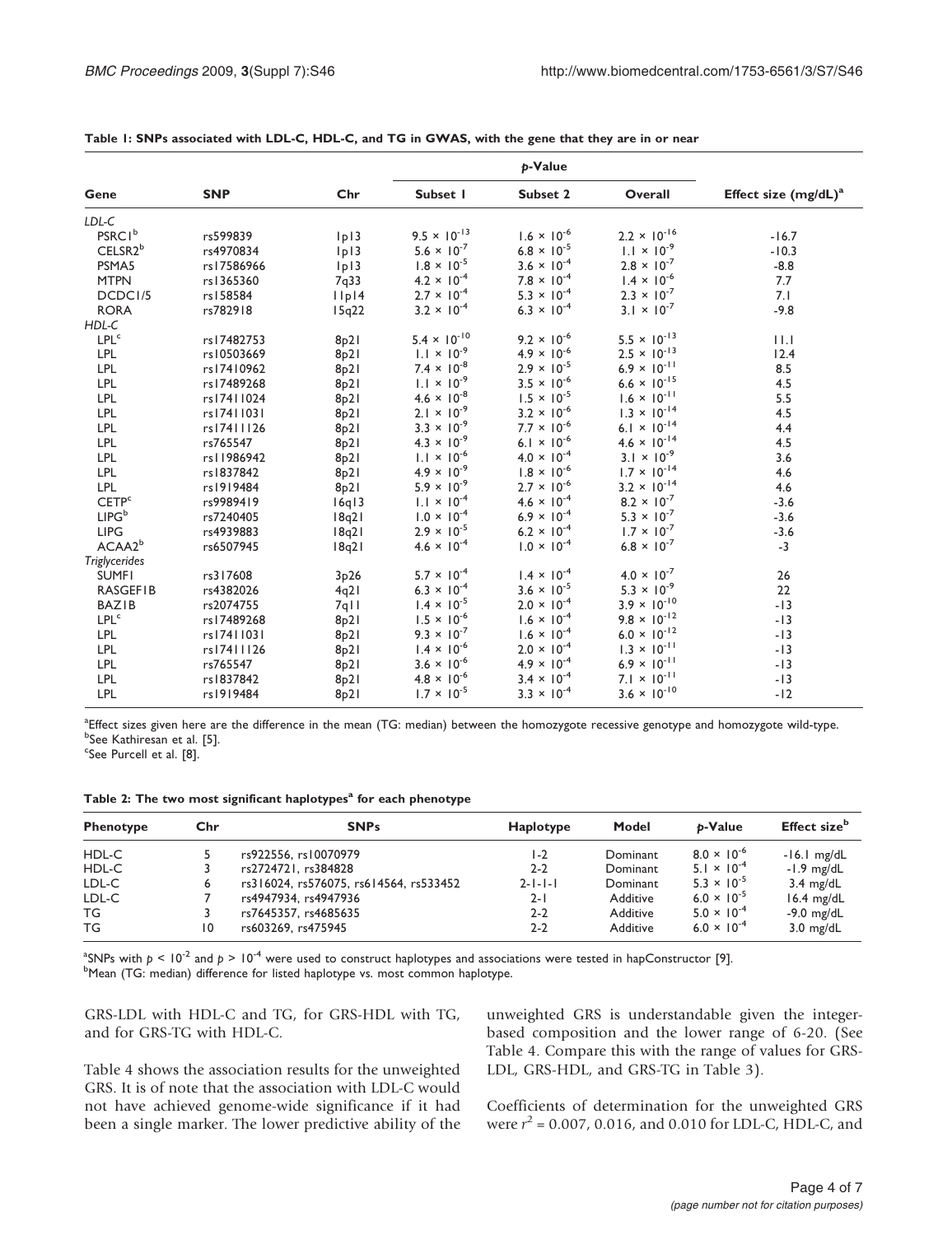| <b>GRS</b>     |         |     |         |      | Mean (LDL-C & HDL-C)/median (TG) in GRS by quartile |              |             |          |                       |
|----------------|---------|-----|---------|------|-----------------------------------------------------|--------------|-------------|----------|-----------------------|
|                | Min     | Max | Mean    | S.D. |                                                     | $\mathbf{2}$ | 3           | 4        | p-Value               |
| <b>GRS-LDL</b> | $-34.8$ | 15  | $-2.69$ | 6.8  |                                                     |              |             |          |                       |
| LDL-C          |         |     |         |      | 107.2                                               | 115.8        | $ $ $ $ 8.1 | 122.2    | $2.1 \times 10^{-24}$ |
| HDL-C          |         |     |         |      | 53.9                                                | 53.5         | 52.3        | 53.0     | 0.07                  |
| TG             |         |     |         |      | 81.0                                                | 83.0         | 83.0        | 81.0     | 0.04                  |
| <b>GRS-HDL</b> | $-10.2$ | 17  | $-1.28$ | 3.5  |                                                     |              |             |          |                       |
| LDL-C          |         |     |         |      | $ $ $ $ 6.1                                         | 116.3        | 117.2       | $ $ 15.1 | 0.6                   |
| HDL-C          |         |     |         |      | 50.5                                                | 51.7         | 54.3        | 56.2     | $5.9 \times 10^{-22}$ |
| TG             |         |     |         |      | 83.0                                                | 87.0         | 84.0        | 76.0     | $3.4 \times 10^{-6}$  |
| GRS-TG         | $-26.0$ | 31  | $-2.10$ | 8    |                                                     |              |             |          |                       |
| LDL-C          |         |     |         |      | 115.1                                               | 116.6        | 117.4       | 115.5    | 0.43                  |
| HDL-C          |         |     |         |      | 54.9                                                | 54.1         | 51.5        | 52.5     | $7.7 \times 10^{-9}$  |
| TG             |         |     |         |      | 72.0                                                | 79.0         | 86.0        | 94.0     | $5.4 \times 10^{-25}$ |

<span id="page-4-0"></span>

<sup>a</sup>Results of association testing using a linear mixed model with family membership included in the model as a random-effects variable. Phenotype values are in mg/dL.

Table 4: Unweighted GRS (sum of risk alleles carried, as defined in literature reports [\[6\]](#page-6-0)) and its association with lipid/lipoprotein levels

|                      |     |     | Number of risk alleles carried |      |                       |                       | Mean (LDL-C & HDL-C)/median (TG) in GRS by quartile |                       |                                                                        |  |
|----------------------|-----|-----|--------------------------------|------|-----------------------|-----------------------|-----------------------------------------------------|-----------------------|------------------------------------------------------------------------|--|
| <b>GRS</b>           | Min | Max | Mean                           | S.D. |                       |                       |                                                     |                       | p-Value                                                                |  |
| LDL-C<br>HDL-C<br>TG | 6   | 20  | 12.8                           | 2.1  | 112.8<br>56.2<br>75.0 | 113.4<br>53.8<br>84.0 | 117.9<br>51.8<br>84.0                               | 119.9<br>51.2<br>87.0 | $3.6 \times 10^{-7}$<br>$6.4 \times 10^{-16}$<br>$4.1 \times 10^{-10}$ |  |

<sup>a</sup>Results of association testing using a linear mixed model with family membership included in the model as a random-effects variable. Phenotype values are in mg/dL.

TG, respectively. In comparison, modelling of GRS-LDL, GRS-HDL, and GRS-TG showed  $r^2 = 0.025$ , 0.023, and 0.024 for LDL-C, HDL-C, and TG. Although low (but not much lower than a recent report using 30 SNPs [\[11](#page-6-0)] that showed  $r^2 = 0.06$ -0.09),  $r^2$  was greater for the weighted GRS approach.

GRS associations using the weighted GRS methods and including the two best haplotype markers for LDL-C, HDL-C, and TG provided marked improvement [\(Table 5\)](#page-5-0) in the association of GRS-LDL with LDL-C ( $p = 6.0 \times 10^{-28}$ ) and GRS-HDL with HDL-C ( $p = 6.2 \times 10^{-25}$ ), but not for GRS-TG with TG ( $p = 6.7 \times 10^{-23}$ , which is lower than the GRS that did not use haplotype markers [see Table 3]). Changes in associations due to inclusion of haplotype markers were on the order of 10-4 for GRS-LDL with LDL-C, 10-3 for GRS-HDL with HDL-C, and  $10^1$  for GRS-TG with TG.

## **Discussion**

Many SNPs influence lipid and lipoprotein levels [\[12](#page-6-0)]. This study of GRS models illustrates the potential to stratify genetic risk for complex phenotypes by accounting for polygenic effects. Aggregating data from many markers into a single GRS variable allows genetic and biological information related to a phenotype to be

condensed into a statistical metric of low dimensionality.

We identified multiple SNPs that were associated  $(p < 0.001)$  with lipid levels in two data subsets. Most of these attained genome-wide statistical significance in the full data set, even after a conservative Bonferroni correction. The weighted GRS variables were associated with the phenotypes at a substantially better significance level (lower p-value), supporting the concept that a score based on multiple SNPs may be used effectively to represent the joint contributions of components in the underlying biological pathway.

In this study, the associations with LDL-C, HDL-C, and TG were greater for the weighted GRS than for the unweighted GRS, a single composite metric based only on risk-allele carriage. GRS metrics that use only the carriage of risk alleles may account only for the presence and not the relative value of those alleles [[6](#page-6-0),[13\]](#page-6-0). While shown here and previously [[6](#page-6-0),[13\]](#page-6-0) to have some value, in an unweighted GRS the relative contribution of individual genetic markers is ignored, thus treating each as equal in effect and potentially mis-specifying the actual risk relationship. Based on these results, our weighted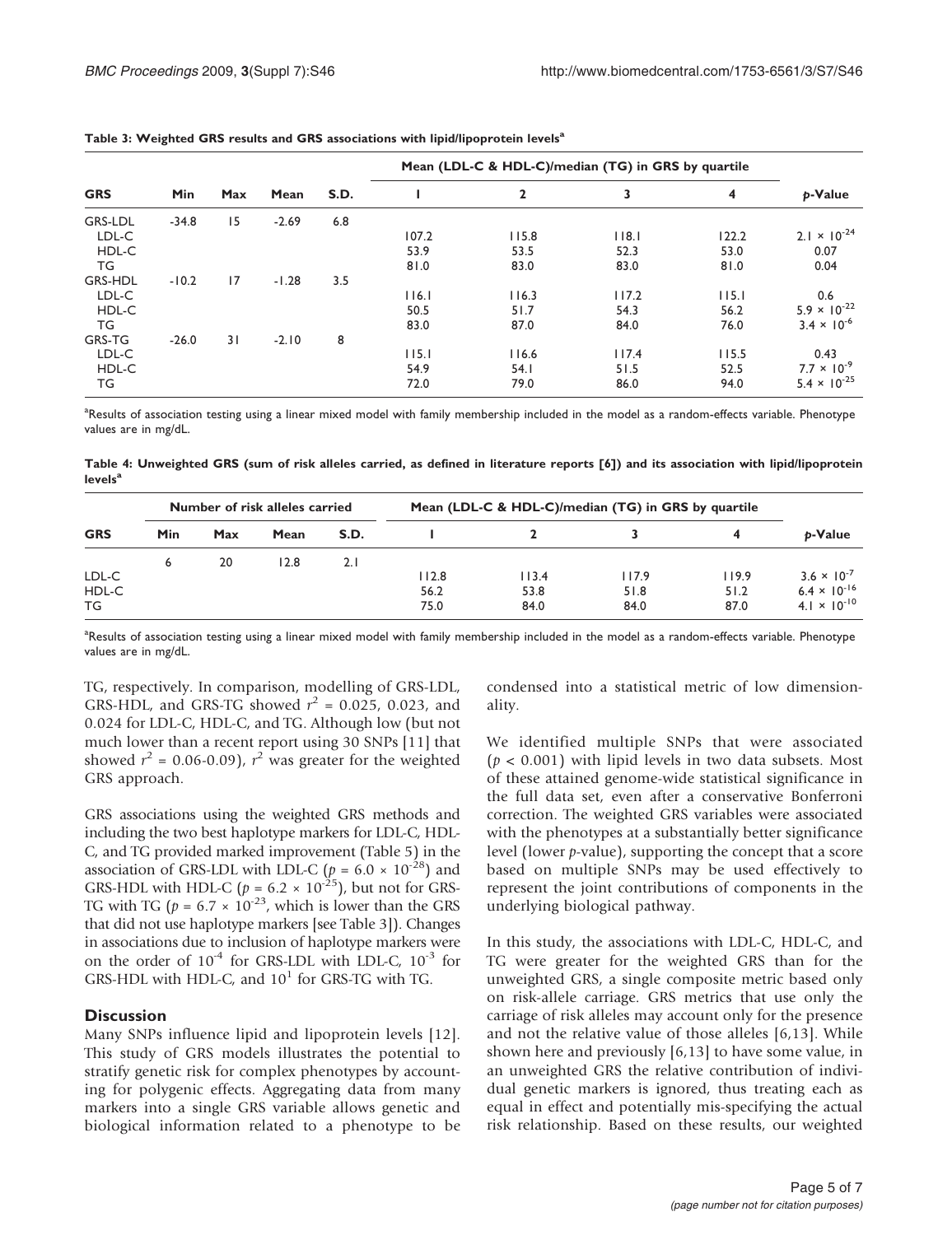| <b>GRS</b>              |            |            |         | S.D. | Mean (LDL-C & HDL-C)/median (TG) in GRS by quartiles |                       |                       |                       |                                                       |
|-------------------------|------------|------------|---------|------|------------------------------------------------------|-----------------------|-----------------------|-----------------------|-------------------------------------------------------|
|                         | <b>Min</b> | <b>Max</b> | Mean    |      |                                                      | $\mathbf 2$           | 3                     | 4                     | p-Value                                               |
| <b>GRS-LDL</b><br>LDL-C | $-34.8$    | 21         | $-1.59$ | 7.3  | 107.7                                                | 115.2                 | 119.1                 | 122.7                 | $6.0 \times 10^{-28}$                                 |
| HDL-C<br>TG             |            |            |         |      | 54.3<br>79.0                                         | 53.5<br>81.0          | 53.2<br>83.0          | 53.2<br>79.0          | 0.22<br>0.055                                         |
| <b>GRS-HDL</b><br>LDL-C | $-27.0$    | 17         | $-1.74$ | 3.6  | 115.7                                                | 116.4                 | 117.2                 | 115.5                 | 0.53                                                  |
| HDL-C<br>TG<br>GRS-TG   | $-32.0$    | 31         | $-2.59$ |      | 50.5<br>84.0                                         | 51.7<br>84.5          | 54.9<br>83.0          | 56.9<br>75.0          | $6.2 \times 10^{-25}$<br>$5.6 \times 10^{-8}$         |
| LDL-C<br>HDL-C<br>TG    |            |            |         | 8.4  | 114.5<br>55.0<br>72.0                                | 118.2<br>53.5<br>81.0 | 116.8<br>52.5<br>85.0 | 116.2<br>52.6<br>90.0 | 0.07<br>$4.5 \times 10^{-5}$<br>$6.7 \times 10^{-23}$ |

<span id="page-5-0"></span>Table 5: Weighted GRS composed from both SNP and haplotype markers<sup>a</sup>

<sup>a</sup>Results of association testing using a linear mixed model with family membership included in the model as a random-effects variable. Phenotype values are in mg/dL.

method appears to provide an additional ability to extract clinically meaningful genetic information for a risk pathway and encapsulate it into a useful, lowdimension variable.

In this study, each weighted GRS showed strong association with its target phenotype. Though they likely would not supplant the need for standard serum measurements of lipid and lipoprotein levels, these GRSs potentially could be useful in identifying individuals early in life who are at increased lifetime risk, which can lead to advanced phenotypes such as CAD [[1](#page-6-0),[2](#page-6-0)]. Clinicians potentially could also use the GRS information to better target medical therapies and diagnostic screening for preventive purposes. This analysis also suggests that a GRS approach may be more useful and effective at characterizing risk of coronary heart disease endpoints than individual genetic markers, although this remains to be tested.

This study has several limitations. The GRS models were evaluated on the same data set on which association testing and construction of the models were performed. This likely led to over-fitting of the models, potentially biasing significance levels for the GRS association testing. However, both the weighted and unweighted GRS models would be affected by this bias and thus the comparisons between them should remain valid.

Further, the genome-wide association analyses using PLINK were done using a naïve approach that did not account for the family structure in the Framingham Heart Study data. In a study based on these data, some of the authors report in another GAW16 paper [[14\]](#page-6-0) that even though a naïve approach is anti-conservative, the results from an empirical analysis would have been highly correlated with the results of this naïve approach.

## Conclusion

GRS variables aggregating genetic and intermediate risk phenotype information were highly predictive of LDL-C, HDL-C, and TG measurements, and these associations were improved with inclusion of haplotype information at loci for which SNPs had only weak associations. Summation of risk alleles in an integer-based unweighted GRS were substantially less predictive of the lipid/lipoprotein phenotypes.

## List of abbreviations used

CAD: Coronary artery disease; GAW16: Genetic Workshop Analysis Workshop 16; GRS: Genetic risk scores; HDL-C: High-density lipoprotein cholesterol; LDL-C: Low-density lipoprotein cholesterol; SNP: Single-nucleotide polymorphisms; TG: Triglyceride.

## Competing interests

The authors declare that they have no competing interests.

## Authors' contributions

SRP and RPA participated in processing data, conceiving the study design, and writing the manuscript. KA-B participated in processing data, conceiving the study design, and critically revising the manuscript. NJC participated in conceiving the study design and critically revising the manuscript. SK participated in performing statistical analysis and critically revising the manuscript. JLA participated in critically revising the manuscript. BDH participated in conceiving the study design, performing statistical analysis, and writing the manuscript. All authors read and approved the final manuscript.

## Acknowledgements

SRP, RPA and SK were supported by National Library of Medicine training grant T15 LM007124. NJC was supported by National Cancer Institute grant CA098364. JLA and BDH were supported by National Heart Lung